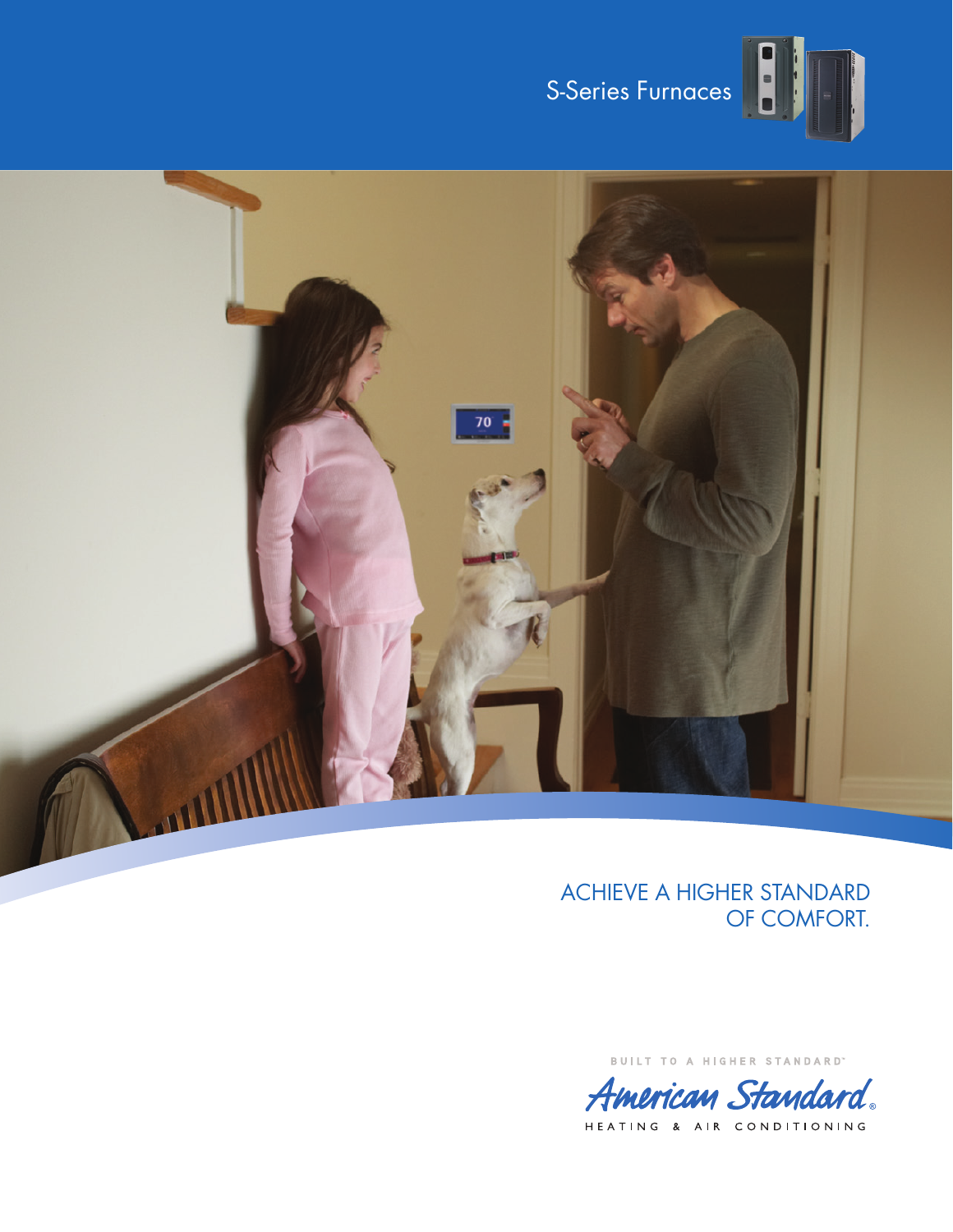# QUALITY STARTS WITH ATTENTION TO DETAIL.

Every gas furnace we produce at American Standard Heating & Air Conditioning includes an array of innovative features designed and built to create a comfortable environment in your home and provide you with maximum energy efficiency and durability.

**1** Durable hot surface igniter Starts burner electronically for safe, efficient operation. This eliminates the need for a fuel-burning pilot light.

#### 2 Two-stage gas valve

Results in greater efficiency by using just the right amount of fuel for each stage, providing more comfort with lower, longer run times and reduced temperature swings.

<sup>3</sup> Variable-speed ECM blower motor with Comfort-R™

Operates at a lower, more efficient speed than conventional blower motors, while our exclusive Comfort-R™ feature ensures greater humidity control during cooling.

#### <sup>4</sup> Vortica® II blower

Designed exclusively for American Standard, performs quietly and efficiently in both heating season and cooling season.

<sup>5</sup> Stainless steel primary heat exchanger Withstands higher temperatures, resists corrosion, and is efficient at heat transfer, while improving airflow efficiency in both winter and summer.

#### **6** Secondary heat exchanger

Extracts even more heat from the combustion process and is made of corrosion-resistant 29-4C stainless steel.

**7** Heavy steel insulated heat exchanger cabinet

Durable, quiet design holds more heat in the furnace to better warm your home.

### 8 Multi-port in-shot burners

Perfectly shape the flame cone to maximize heating while using less fuel.

<sup>9</sup> Two-speed draft inducer

Works seamlessly with the two-stage gas valve to enhance efficiency, comfort and reliability





Formed steel door with smoked acrylic view windows Provides a functional yet attractive appearance.

#### S-Series Furnace Model

|                                                                      | Gold<br>S9V2-VS | Gold<br>S9V2 | Gold<br>S9X2 |
|----------------------------------------------------------------------|-----------------|--------------|--------------|
| Annual Furnace Usage Efficiency - (AFUE)                             | 97.0            | 96.0         | up to 96.0   |
| Variable Speed Blower Motor With Comfort R™                          |                 |              |              |
| High Efficiency 5-speed Constant Torque Motor                        |                 |              |              |
| Two-Stage Heat                                                       |                 |              |              |
| Variable Speed Draft Inducer                                         |                 |              |              |
| Two-Speed Draft Inducer                                              |                 |              |              |
| Durable Silicon Nitride Hot Surface Igniter                          |                 |              |              |
| Heavy Steel Insulated Heat Exchanger Cabinet                         |                 |              |              |
| Automotive-Grade Gaskets And Insulated Blower Compartment            |                 |              |              |
| Stainless Steel Primary Heat Exchanger and Secondary Heat Exchangers |                 |              |              |
| Compatible With AccuClean™                                           |                 |              |              |
| Self Diagnosing Integrated Furnace Control                           |                 |              |              |

All American Standard Heating & Air Conditioning S-Series gas furnaces have a Lifetime Registered Limited Warranty on the heat exchanger and a 10 year Registered Limited Warranty on internal functional parts (residential use only). Ask your dealer for full warranty information at time of purchase.

For installation in SCAQMD only: This furnace does not meet the SCAQMD Rule 1111 14 ng/J NOx emission limit, and thus is subject to a mitigation fee of up to \$450. This furnace is not eligible for the Clean Air Furnace Rebate Program: www.CleanAirFurnaceRebate.com. As part of our continuous product improvement, American Standard Heating & Air Conditioning reserves the right to change specifications and design without notice. Read important energy cost and efficiency information available from your dealer.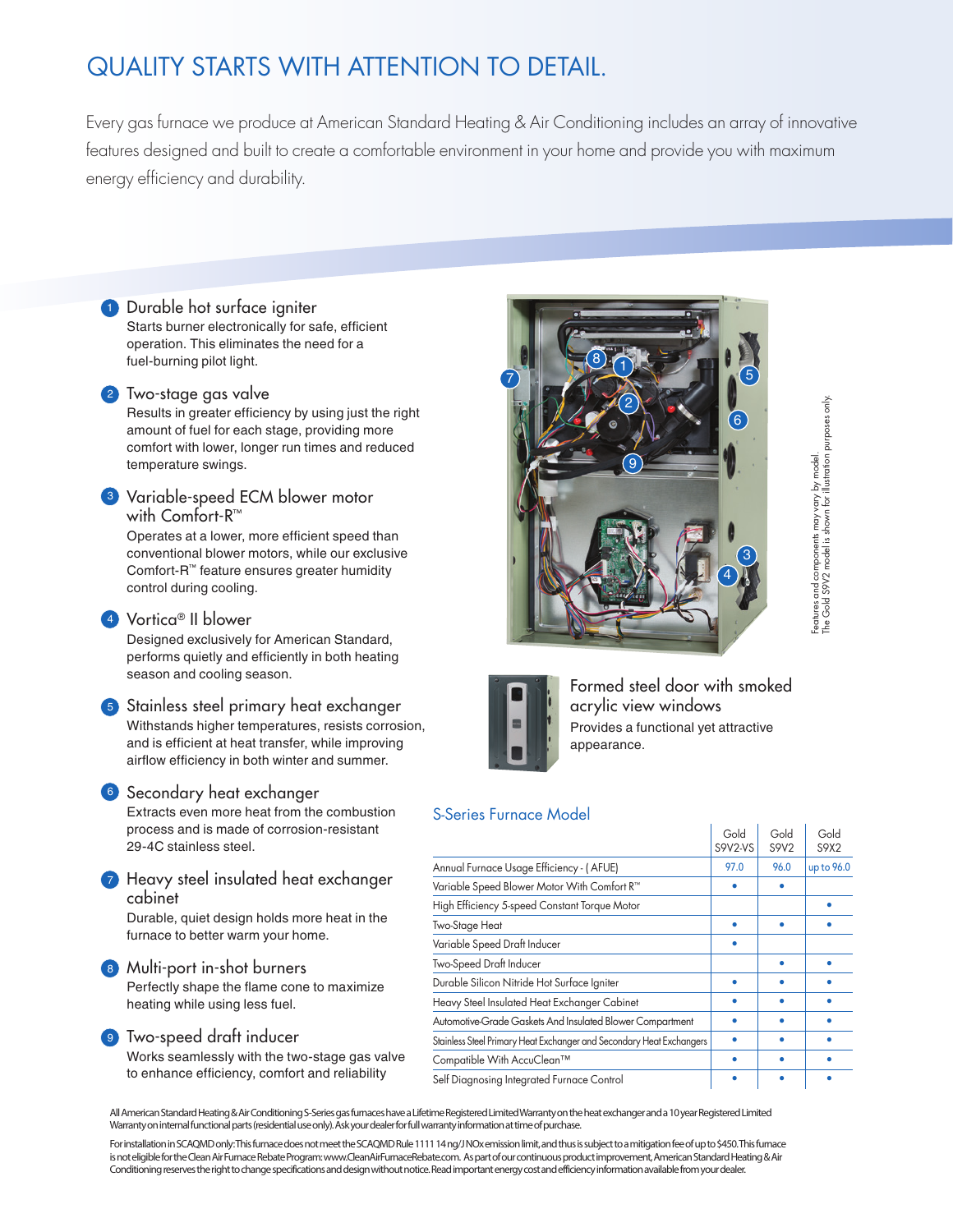

2 Multi-port in-shot burners Perfectly shape the flame cone to maximize heating while using less fuel.

#### <sup>3</sup> Two-stage gas valve

Results in greater efficiency by using just the right amount of fuel for each stage, providing more comfort with lower, longer run times and reduced temperature swings.

**4** Heavy steel insulated heat exchanger cabinet

Durable, quiet design holds more heat in the furnace to better warm your home.

<sup>5</sup> Aluminized steel primary heat exchanger Withstands higher temperatures, resists corrosion, and is efficient at heat transfer, while improving airflow efficiency in both winter and summer.

#### <sup>6</sup> Two-speed draft inducer

Works seamlessly with the two-stage gas valve to enhance efficiency, comfort and reliability

#### **7** High efficiency ECM

Helps reduce monthly energy bills, reduce noise, and deliver the best possible airflow to keep your home comfortable.

#### <sup>8</sup> Vortica® II blower

Designed exclusively for American Standard, performs quietly and efficiently in both heating season and cooling season.



 $\overline{1}$ 



Formed steel door with smoked acrylic view windows Provides a functional yet attractive appearance.

#### S-Series 80% Furnace Model

|                                                                      | Gold S8X2 | Gold S8X1 |
|----------------------------------------------------------------------|-----------|-----------|
| Annual Furnace Usage Efficiency - (AFUE)                             | 80        | 80        |
| Variable Speed ECM Blower Motor With Comfort R™                      |           |           |
| Two-Stage Heat                                                       |           |           |
| Single-Stage Heat                                                    |           |           |
| High Efficiency 5-speed Constant Torque ECM Motor                    |           |           |
| Two-Speed Draft Inducer                                              |           |           |
| Durable Silicon Nitride Hot Surface Igniter                          |           |           |
| Heavy Steel Insulated Heat Exchanger Cabinet                         |           |           |
| Automotive-Grade Gaskets And Insulated Blower Compartment            |           |           |
| Stainless Steel Primary Heat Exchanger and Secondary Heat Exchangers |           |           |
| Compatible With AccuClean™                                           |           |           |
| Self Diagnosing Integrated Furnace Control                           |           |           |

All American Standard Heating & Air Conditioning S-Series 80% gas furnaces have a 20 year warranty on the heat exchanger and a 10 year warranty on internal functional parts (residential use only). Ask your dealer for full warranty information at time of purchase.

For installation in SCAQMD only: This furnace does not meet the SCAQMD Rule 1111 14 ng/J NOx emission limit, and thus is subject to a mitigation fee of up to \$450. This furnace is not eligible for the Clean Air Furnace Rebate Program: www.CleanAirFurnaceRebate.com. As part of our continuous product improvement, American Standard Heating & Air Conditioning reserves the right to change specifications and design without notice. Read important energy cost and efficiency information available from your dealer.